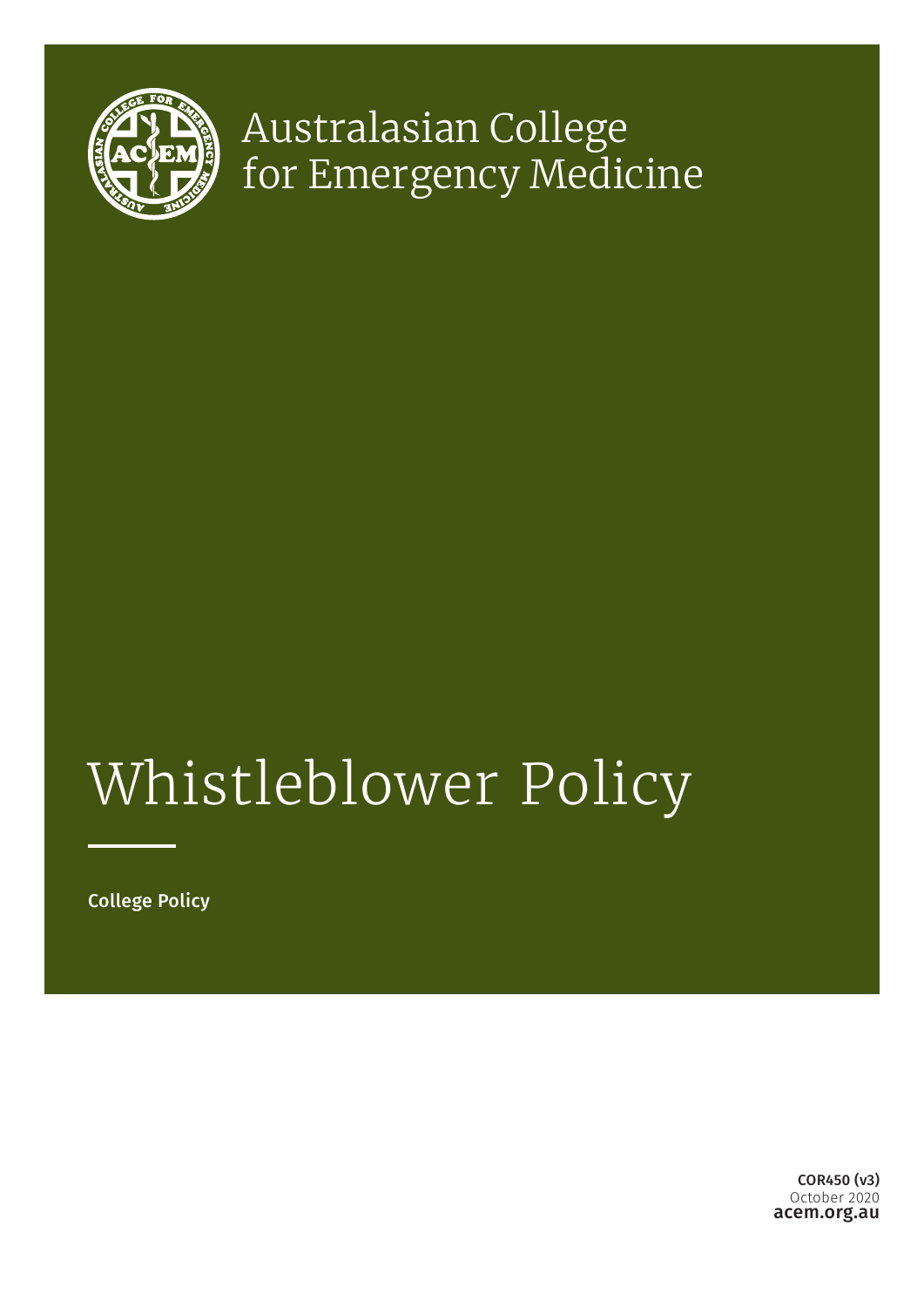## Document Review

| Timeframe for review:    | every two years, or earlier if required.  |
|--------------------------|-------------------------------------------|
| Document authorisation:  | ACEM Board                                |
| Document implementation: | ACEM Chief Executive Officer              |
| Document maintenance:    | General Manager, Governance and Standards |

## Revision History

| Version | Date     | Pages revised / Brief Explanation of Revision                                                                                                                            |
|---------|----------|--------------------------------------------------------------------------------------------------------------------------------------------------------------------------|
|         | Feb-2016 | Approved by Board                                                                                                                                                        |
|         | Aug-2018 | Revisions to reflect Recommendation 8.33 of the Final Report of the Expert<br>Advisory Group on Discrimination (EAG) and appointment of Independent External<br>Reviewer |
|         | ∩rt-2020 | Minor administrative revisions arising from two-yearly review.                                                                                                           |

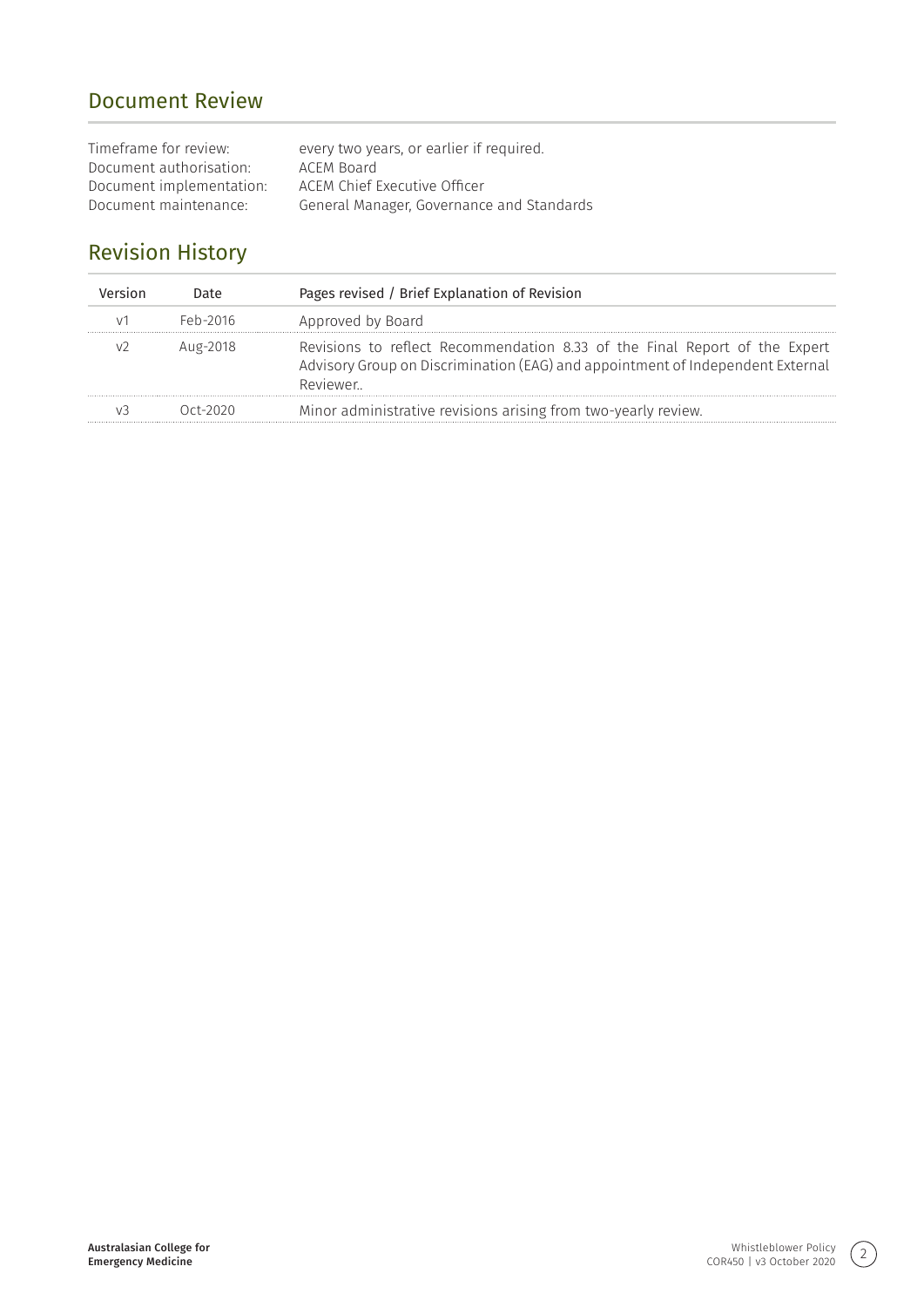## 1. Purpose and Scope

A whistleblower policy is an important element in detecting corrupt, illegal or other undesirable conduct. It is expected that all members and College staff will conduct themselves in a manner consistent with current community and College standards and in compliance with all related legislation.

The purpose of this policy is to promote a culture of corporate compliance, honesty and ethical behaviour and to provide an environment where any potential, perceived or actual wrongdoing within the College or by the College, its members or staff can be raised by members or staff freely without fear of reprisal or retribution. This will be achieved by:

- **•** minimising the risk of illegal, corrupt or other improper conduct within the College through appropriate policies, procedures, regulations and good governance practices
- **•** creating an environment of transparency
- **•** encouraging staff and members to report their concerns, and
- **•** establishing procedures which enable protection for those reporting their concerns and enabling resolution of the issue(s) identified.

This policy applies to all staff (including contractors and consultants) and all ACEM members (as defined herein).

## 2. Definitions

#### *ACEM/the College*

means the Australasian College for Emergency Medicine

#### *College Member*

means a person admitted as a member of the College pursuant to the provisions of the ACEM Constitution and associated regulations, and, for the purposes of this policy, also includes trainees as well as any other person serving on any College entity or as a College representative

#### *Trainee*

means trainees enrolled in and undertaking the FACEM Training Program and, for the purposes of this policy, also includes Emergency Medicine Certificate, and Emergency Medicine Diploma, Emergency Medicine Advanced Diploma and Diploma of Pre-Hospital and Retrieval Medicine (DipPHRM) trainees, and Specialist International Medical Graduates (SIMGs) undertaking College requirements for the purpose of attaining eligibility for election to Fellowship of the College

#### *Whistleblower*

A person who reports serious wrongdoing in accordance with this policy.

#### *Whistleblowing*

Means the disclosure by or for a witness of actual, suspected or anticipated wrongdoing in the College that relates to fraud corruption, illegal activities, gross mismanagement, malpractice or other serious wrongdoing.

## 3. Reporting

#### **3.1 Making a report**

The College has a number of channels through which a person who becomes aware of suspected or actual improper conduct may make a report.

In the first instance, the Chief Executive Officer (CEO) shall receive any reports of alleged wrongdoing. If the allegations involve the CEO, the matter should be referred to the President.

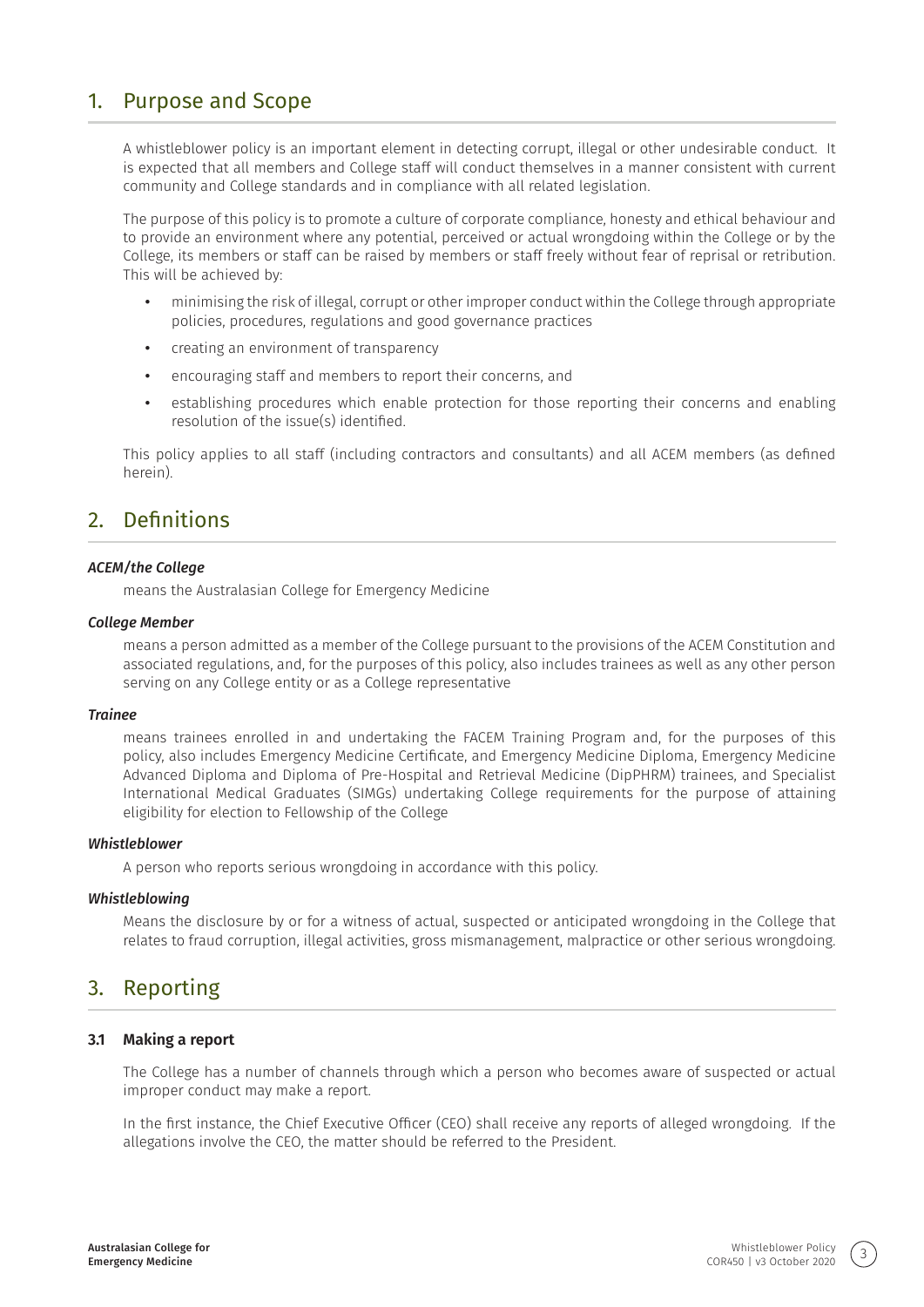The College has appointed an Independent External Reviewer to assist individuals who are concerned that initiating a complaint through regular College processes may result in a breach of confidentiality or privacy or reprisal or retribution. Details of the functions of the Independent External Reviewer are contained in the College Independent External Reviewer Policy (COR642).

For workplace grievances, College staff should report these instances in accordance with the College's Grievance Policy and Procedure.

It is appropriate to make a whistleblower's report when the disclosure relates to conduct that:

- **•** is fraudulent or corrupt
- **•** is an abuse of public trust
- **•** is illegal, such as theft, drug sale or use, violence, harassment, criminal damage to property or other serious breaches of Australian and New Zealand legislation laws
- **•** is unethical, such as acting dishonestly, altering College records without cause or permission
- **•** making false entries in College records, engaging in questionable financial practices
- **•** is contrary to, or a serious breach of, College codes and policies
- **•** breaches the College Code of Conduct that are not appropriate to discuss with the staff member's supervisor/manager/director or Human Resources
- **•** is potentially damaging to the College, by compromising its training and educational activities, or
- **•** represents significant breaches of occupational health and safety laws.

A report may be made verbally or in writing. A person making a report should have reasonable grounds for believing that the information provided is accurate. The report should include as much information and evidence as possible, including where possible information on:

- **•** the nature of the alleged improper conduct has occurred
- **•** when and how the alleged conduct occurred
- **•** the people involved in the conduct.

#### **3.2 Anonymity**

A whistleblower may make a report anonymously. However, an anonymous report makes it more difficult to investigate the report and take appropriate action. As such, anonymous reports will be examined, but may not be able to be progressed to the extent that would otherwise be possible. For this reason, ACEM would prefer the whistleblower to disclose their identity.

Alternatively, the whistleblower could provide their name and contact details and request that their details be kept confidential. In such circumstances, ACEM will, as far as reasonably possible, protect the person's identity unless legally required to disclose it. If it is necessary to identify the whistleblower, this will first be discussed with the whistleblower, where practicable.

Any such report should be in writing and include as much information as possible so as not to compromise the ability to fully investigate the report.

#### **3.3 False Reporting**

Anyone making a report must act in good faith and have reasonable grounds for believing the information disclosed constitutes improper conduct as stated in clause 3.1.

If it is found that a whistleblower has knowingly made a false or vexatious report or not made a report in good faith, then that conduct itself will be considered a serious matter and may lead to disciplinary action, including termination of employment or ACEM membership.

#### **3.4 Confidentiality**

The College commits to absolute confidentiality, fairness and impartiality in respect of any matter raised

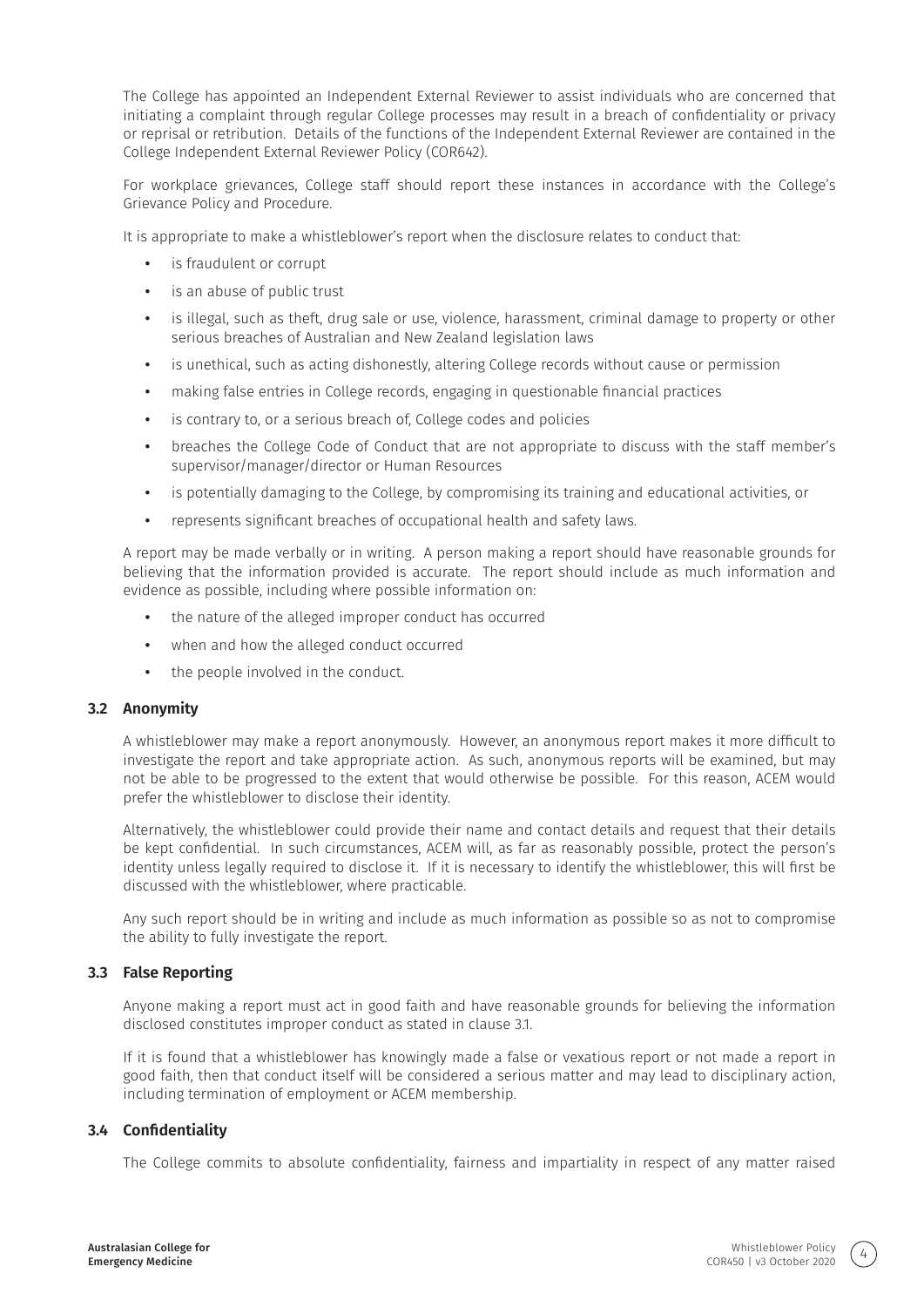under this policy and, pursuant to clause 3.2 and as far as it is legally possible, will protect the whistleblower's identity. The College will not make public any information unless:

- **•** the person making the report gives consent
- **•** the disclosure is required or authorised by law, or
- **•** the disclosure is necessary as part of the investigation process.

Reports may be submitted anonymously. However, this may have significant limitations on a full and complete investigation occurring and will impact whistleblower protection under legislation and this policy.

It should be noted that maintaining confidentiality of the identity of the whistleblower may be difficult where the nature of the matter points to one particular individual and others may be able to deduce their identity.

#### **3.5 Protection of Whistleblowers**

The College is committed to providing protection to those who bring a disclosure of wrongdoing. In Australia, Part 9.4AAA of the Corporations Act 2001 (as amended) provides information on protection for whistleblowers. The Protected Disclosures Act 2000 provides the corresponding information in New Zealand.

The act of whistleblowing should not protect whistleblowers from the consequences of any involvement in the improper conduct disclosed in the report. Involvement in the improper conduct may lead to disciplinary action, including termination of employment or ACEM membership. However, an admission may be a mitigating factor when considering disciplinary action.

#### **3.6 Protection from Retaliation**

ACEM will not tolerate any retaliation against a person because they have made a report under this policy and is committed to protecting and respecting the rights of a person who reports any wrongdoing in good faith.

The person (or entity) must not be disadvantaged or victimised for having made the report by:

- **•** dismissal or termination of services or supply
- **•** demotion
- **•** any form of discrimination or harassment, current or future bias or threats of any kind.

Any such retaliatory action or victimisation due to whistleblowing will be treated seriously and may be considered serious misconduct resulting in disciplinary action, which may include termination of employment or ACEM membership.

Note that where a whistleblower makes a disclosure in accordance with this policy, it will not prevent management from taking any reasonable management action, carried out in a reasonable manner, to manage the conduct and/or performance of College staff, where this is warranted.

## 4. Investigation Process

All reports of alleged or suspected wrongdoing received will be initially assessed as to the seriousness of the report. Factors relating to the seriousness may include, but are not limited to:

- **•** the gravity of the conduct itself
- **•** the context in which the conduct occurred
- **•** the extent of the potential or actual consequence(s), and
- **•** the potential to expose systematic wrongdoing beyond the allegation made.

On receipt of a report, ACEM has the discretion to determine whether it is appropriate to conduct an investigation. ACEM may decide not to investigate a report if it is considered that:

- **•** the alleged conduct is not reportable conduct under this policy
- **•** the report is not made in good faith or is frivolous, vexatious or malicious

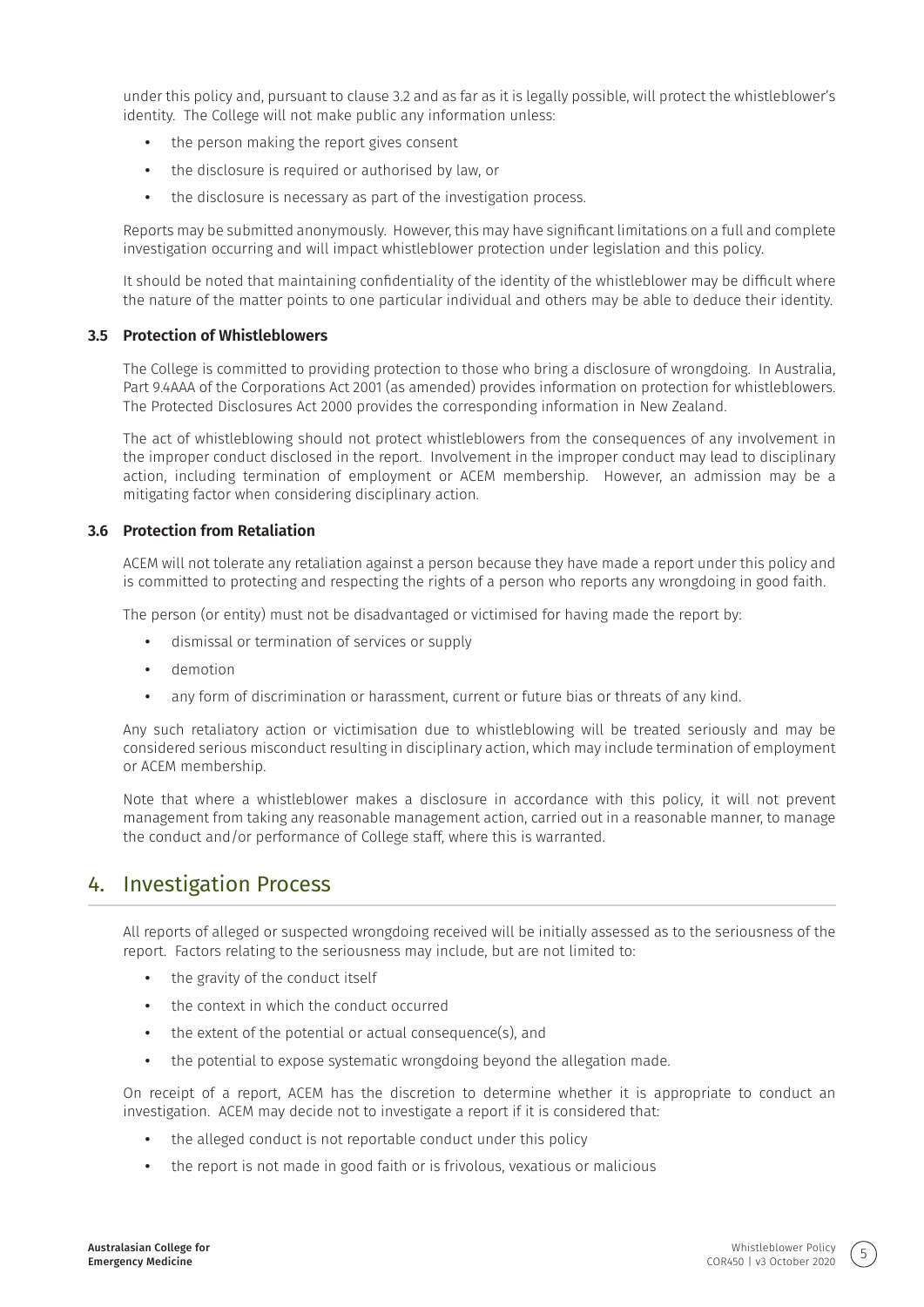- **•** the report is made anonymously and there is insufficient information to undertake an investigation
- **•** the subject matter of the report has been satisfactorily dealt with or resolved through another grievance or reporting procedure
- **•** some other more appropriate procedure is available in relation to the matter for example, the matter may be able to be reported through Workplace Health and safety reporting mechanisms.

#### **4.1 Conduct of Investigation**

An investigation will generally be conducted if the matter is deemed to be serious. However, the investigation process will vary, depending on the nature of the report and the amount of information provided.

In some cases, an external investigator(s) may be appointed to conduct the investigation. Terms of reference for the external investigation may be developed in order to provide guidance and a reference tool. The investigators will be able to consult with any other external expert advisors as considered necessary.

All investigations will be conducted in a fair, independent and timely manner that affords procedural fairness to all involved.

If the reported matter involves an allegation of a criminal nature, the matter may be referred directly to the College solicitor and/or appropriate authorities. If the matter is deemed to be of a minor nature, College regulations, policies and the Constitution shall be used to address the issue.

#### **4.2 Person against whom the report is made**

The College recognises that individuals against whom a report is made must also be supported during the handling and investigation of the allegation. The College will take reasonable action to ensure that the person who is the subject of the allegations is treated fairly and that procedural fairness is applied.

Once an investigation has commenced, then the person who is the subject of the allegations should be informed that an investigation has commenced and have the opportunity to respond to any allegations made.

#### **4.3 Reporting of Findings**

On completion of an investigation, a written report of the findings will be provided by the Investigator(s) to the Board. The report should summarise the conduct of the investigation and the evidence collected and should detail any conclusions drawn, as well as making recommendation(s) for response by the College.

If any wrongdoing has been found to have occurred, the Board will take appropriate action, either on an internal basis or refer the matter to an appropriate external body.

The College will also take reasonable steps to review policies and processes to prevent the conduct, which is the subject of the report, continuing or occurring in the future.

Where applicable, the Board may provide feedback to the person who made the initial report regarding the progress of the investigation and/or the final outcome.

## 5. Associated Documents

- **•** Corporations Act 2001 (Australia)
- **•** Protected Disclosures Act 2000 (New Zealand)
- **•** Independent External Reviewer Policy (COR642)